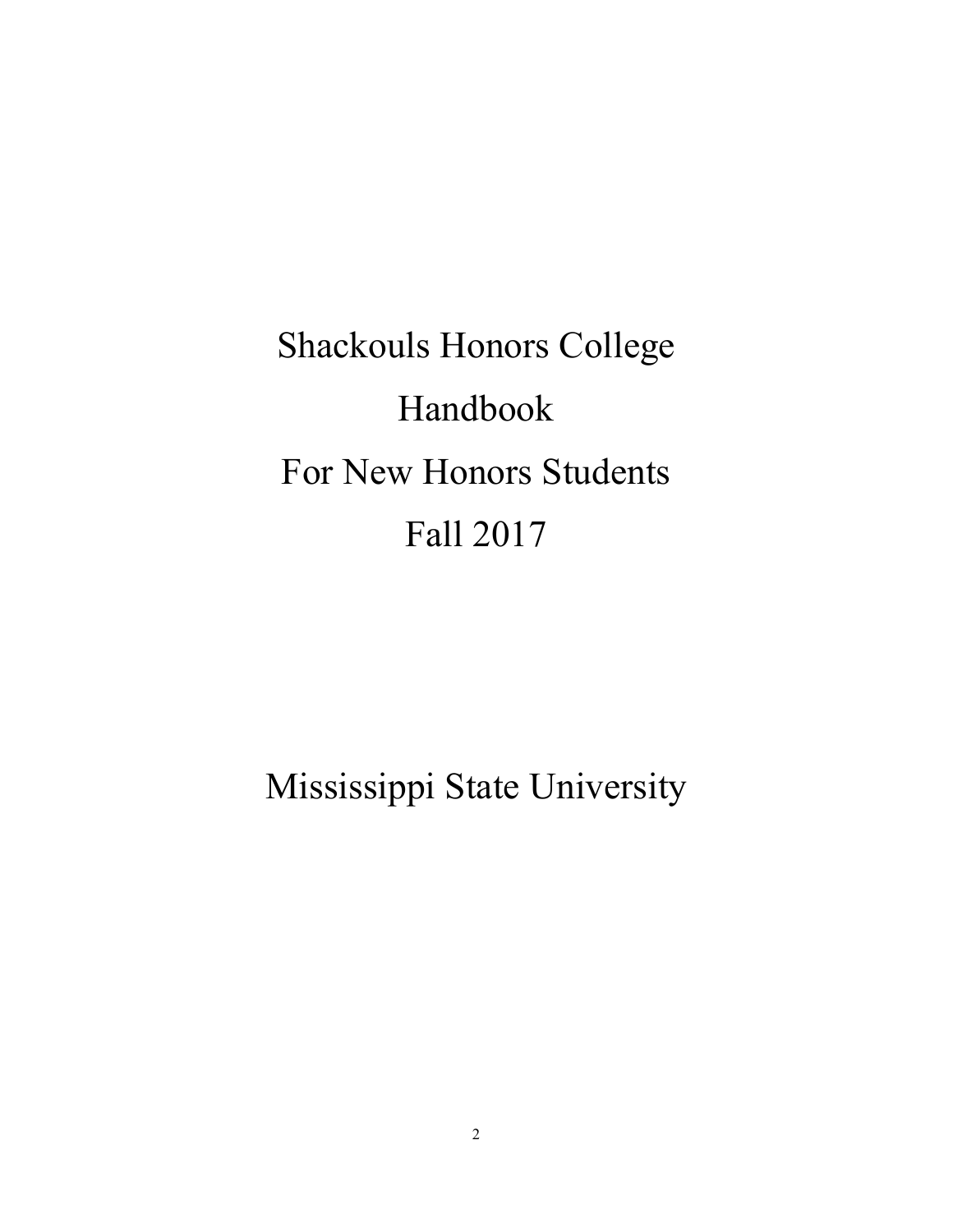# **TABLE OF CONTENTS**

| History of Honors <b>Finance Act and SET Act and SET Act and SET Act and SET Act and SET Act and SET Act and SET Act and SET Act and SET Act and SET Act and SET Act and SET Act and SET Act and SET Act and SET Act and SET Act</b> |
|--------------------------------------------------------------------------------------------------------------------------------------------------------------------------------------------------------------------------------------|
|                                                                                                                                                                                                                                      |
|                                                                                                                                                                                                                                      |
|                                                                                                                                                                                                                                      |
|                                                                                                                                                                                                                                      |
| Honors Curriculum and Requirements <b>COVERTING TO A REGISTER 1999</b> (6)                                                                                                                                                           |
|                                                                                                                                                                                                                                      |
| Transdisciplinary Courses <b>COULTER 1999</b> COURSE 1999 COURSE 1999 COURSE 1999 COURSE 1999 COURSE 1999 COURSE 1999 COURSE 1999 COURSE 1999 COURSE 1999 COURSE 1999 COURSE 1999 COURSE 1999 COURSE 1999 COURSE 1999 COURSE 1999 C  |
|                                                                                                                                                                                                                                      |
|                                                                                                                                                                                                                                      |
|                                                                                                                                                                                                                                      |
|                                                                                                                                                                                                                                      |
|                                                                                                                                                                                                                                      |
| Shackouls Summer Study at the University of Oxford <b>COMEC 10</b> 10                                                                                                                                                                |
|                                                                                                                                                                                                                                      |
|                                                                                                                                                                                                                                      |
| Travel Awards $\cdots$ and $\cdots$ are $\cdots$ and $\cdots$                                                                                                                                                                        |
|                                                                                                                                                                                                                                      |
|                                                                                                                                                                                                                                      |
|                                                                                                                                                                                                                                      |
| University Honors Council <b>Council Council Council Council Council Council Council Council Council Council Council Council Council Council Council Council Council Council Council Counc</b>                                       |
|                                                                                                                                                                                                                                      |
|                                                                                                                                                                                                                                      |
| Honors Forms You Will Need:                                                                                                                                                                                                          |
| Senior Capstone Experience, Honors Thesis, Oxbridge Tutorial, Directed Individual Study,                                                                                                                                             |
| Graduate Level Coursework and Advising for Cursus Honorum Curriculum                                                                                                                                                                 |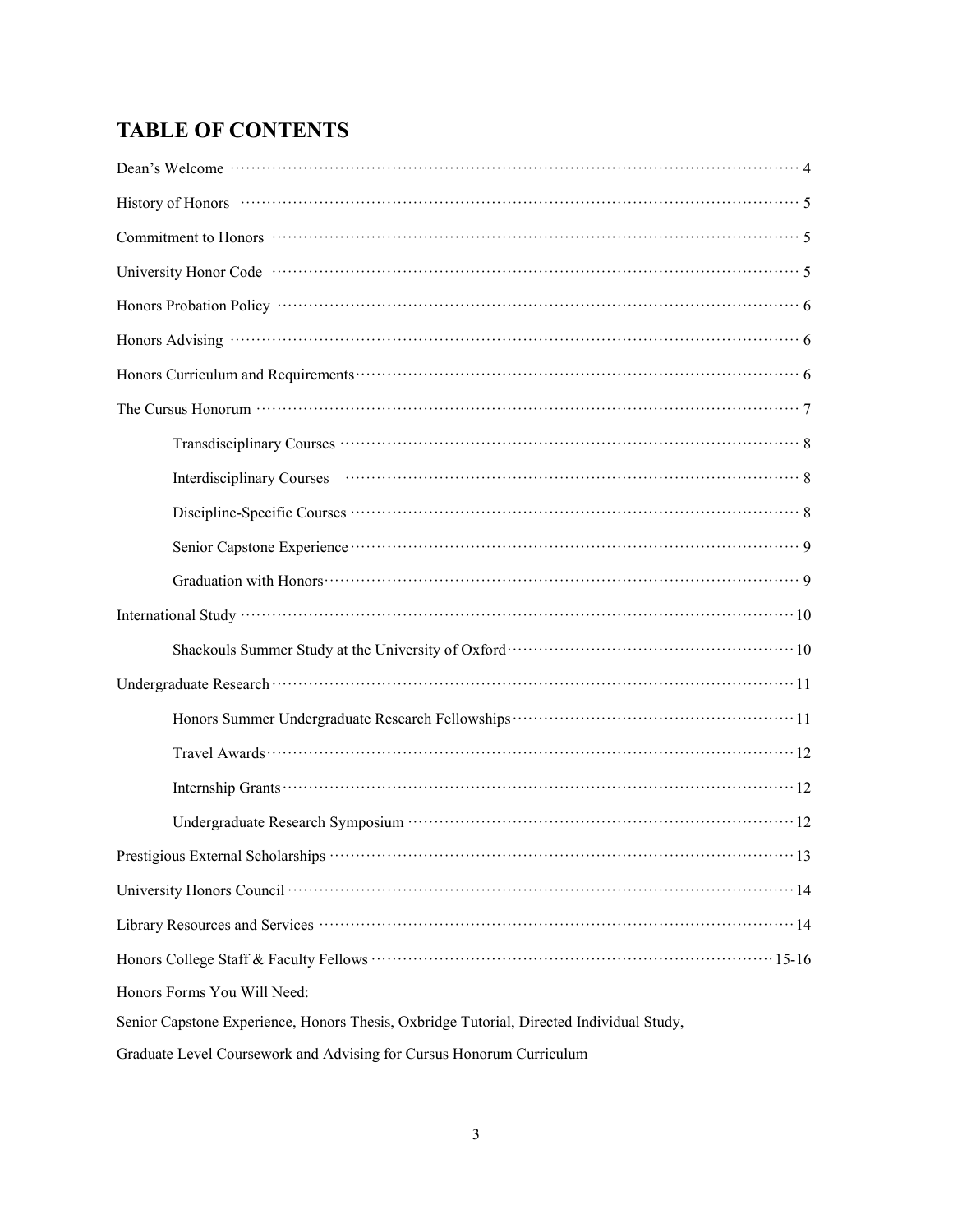### **DEAN'S WELCOME**

Excellence. The ancient Greeks called it *arete*, and applied it not just to athletes but to anyone pursuing their true potential, those trying to be the best that they can be. Chances are that, if you are an honors student or a potential honors student, you have been pursuing academic excellence for many years. The Shackouls Honors College exists to assist students in the pursuit of excellence, indeed in the pursuit of truth itself.

Through a generous gift from Judy and Bobby Shackouls in 2006, the University Honors Program at Mississippi State grew and transformed to become the Shackouls Honors College. I am proud to serve as the first Dean of the Honors College, a position I assumed in 2011. Located in Zacharias Village, a true living-learning community has developed in Griffis Hall and Nunnelee Hall over the past six years. Classrooms, conference rooms, library, and computer lab complement student residences and food and social spaces. In the tradition of the Universities of Oxford and Cambridge, we see ourselves as a residential college serving the intellectual and social needs of our outstanding honors students. In this environment we celebrate diversity and support respectful debate and discourse.

Most exciting (and important) is our new honors curriculum, the Cursus Honorum ("Path of Honors"). We offer small seminars with common readings to students in the first year of the program, and follow that with special topics and interdisciplinary courses in the fine arts, humanities, mathematics, social sciences, and sciences. Our seminars have a maximum of 15 students in each section, while our lecture courses have no more than 25. For an even more intimate and intense experience, our students can take Oxbridge tutorials where 1-3 students meet with a faculty "tutor" each week to engage in conversation about the students' work. Those who prefer this style of studentcentered learning can even take tutorials with Oxford University faculty during our Shackouls Summer Study in Oxford, England. Scholarships are available for this and many other study abroad experiences.

To further encourage the pursuit of truth in the disciplines, the Shackouls Honors College has an Undergraduate Research Program, which matches student researcher with faculty mentor and funds both summer and semester research projects. We help our students identify their research interests early on, sponsoring their travel and presentation at national and international conferences, and organize defenses for those students writing senior honors theses. The Honors College is also the home of the Presidential Endowed Scholarship Program and the Provost Scholars Program.

These are exciting times for the Honors College and for Mississippi State University. As we cheer on our beloved Bulldogs, and as we take "State Pride" in the many community service projects in which Mississippi State students are involved, we are reminded that the pursuit of excellence takes physical and moral courage, and builds character as well as intellect. It is this pursuit of truth, this quest for knowledge and wisdom, which truly defines an honors student.

May God bless your pursuit of excellence!

Christopher A. Snyder, Ph.D. Professor of History and Dean Shackouls Honors College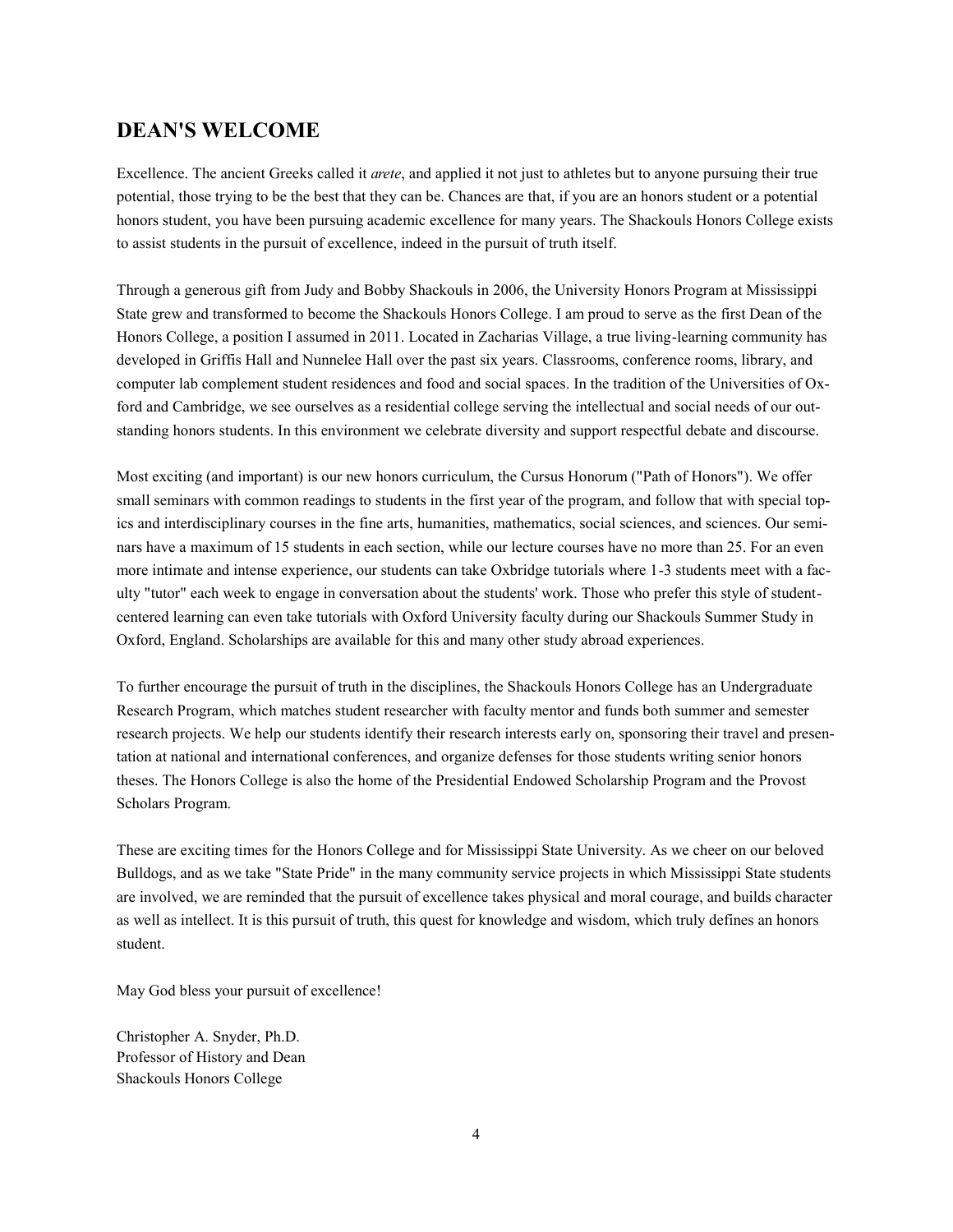# **HISTORY OF HONORS**

The Shackouls Honors College has a rich history spanning more than forty years. In 1968, the Stephen D. Lee Honors Program was established in the College of Arts and Sciences with Dr. John L. Tilley as Director. Departmental courses were gradually added and later expanded to include courses meeting core curriculum requirements for all degrees. While Dr. Carmen Tesser was Director, the Honors Program was given a university-wide emphasis and renamed the "University Honors Program." Under the twenty-year direction of Dr. Jack H. White, the program was moved to report directly to the Provost, and course offerings continued to increase as Honors enrollment climbed. In 2006, a \$10 million gift to the Honors Program by Judy and Bobby Shackouls was announced by then President J. Charles Lee while Dr. Nancy G. McCarley was Director. The endowment enabled the program's transformation into the Shackouls Honors College, and increased student participation in study abroad and research opportunities. Dr. Christopher A. Snyder was named the first Dean of the College in 2011. Under his leadership, the Shackouls Honors College offers a distinctive curriculum and significant senior capstone experience while maintaining the strong foundation that was laid so many years ago.

# **COMMITMENT TO HONORS**

The Shackouls Honors College is an academic community within the university, a society of seriousminded people who have chosen to live together or gather for intellectual pursuits. The gift of Judy and Bobby Shackouls enables members of this community to take advantage of opportunities both on campus and abroad, many of which are exclusive to Honors students. We ask, in return, that you make a serious commitment to this community through participating in events taking place in Griffis and Nunnelee Halls or sponsored by the Honors College. Such events include lectures by MSU faculty and visiting scholars; student-run book clubs; afternoon teas with distinguished guests; plays and musical performances. A record will be kept of attendance at each event (don't forget to bring your student ID), and student attendance will be used when deciding how to distribute College funds for study abroad, undergraduate research, internship support, and conference travel. To find out about Honors events, visit our website (honors.msstate.edu), watch for announcements on the big screen in Griffis lobby, and look out for e-mail sent from the Honors Office. Please note that for all students in the Shackouls Honors College, a \$50 programming fee will be added to the students' accounts each Fall and Spring semester.

## **UNIVERSITY HONOR CODE**

The Honor Code may be seen in classrooms and on class syllabi. Adherence to the Honor Code is taken seriously at MSU, and by the Honors College. An Honors student may be dismissed from the Honors College by not living up to the University Honor Code.

"As a Mississippi State University student I will conduct myself with honor and integrity at all times. I will not lie, cheat, or steal, nor will I accept the actions of those who do."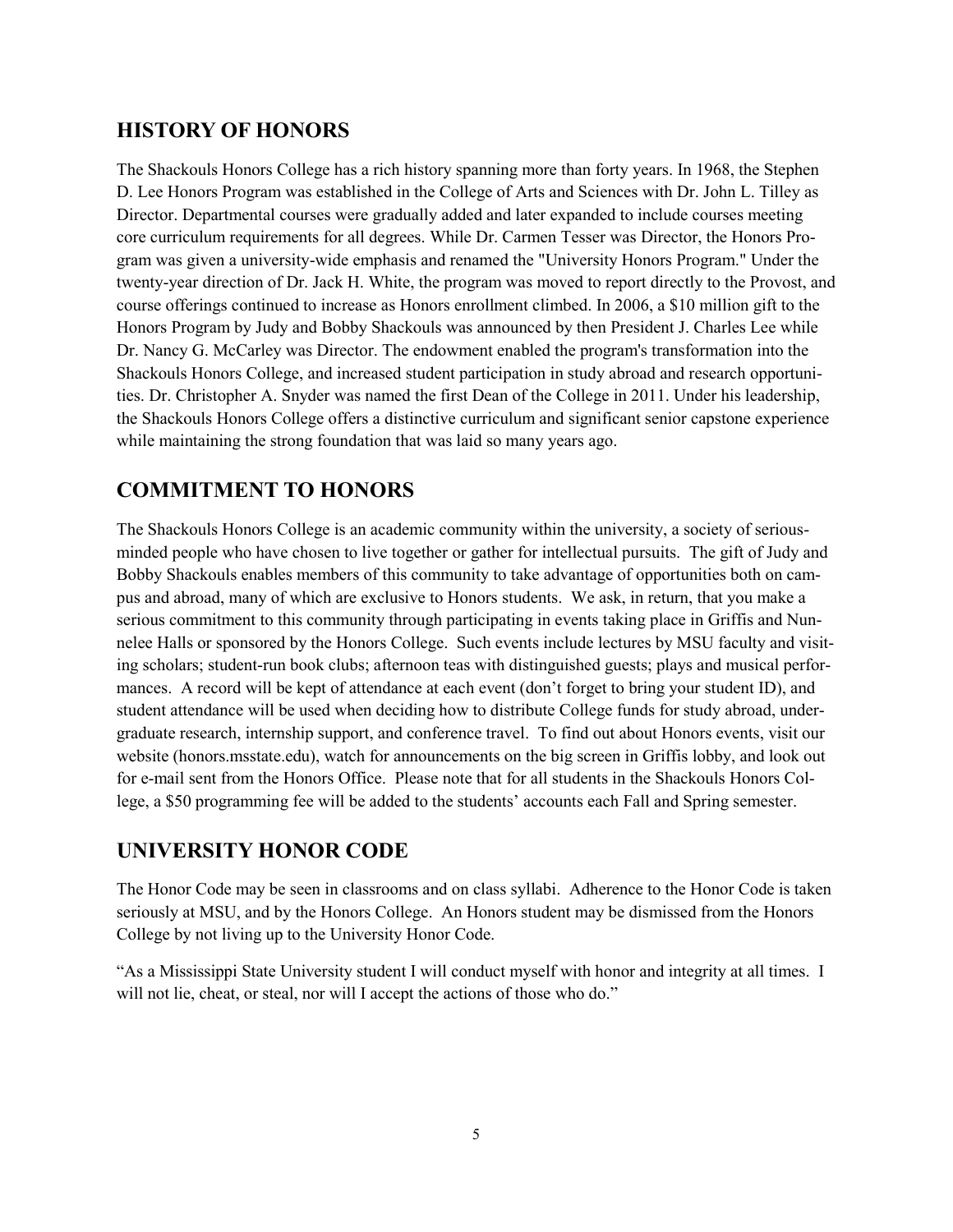# **HONORS PROBATION POLICY**

To be considered a student in good standing in the Honors College a student must complete one Honors course during the first semester at MSU and at least one 3 credit hour course per academic year plus the Senior Capstone Experience, and maintain a 3.4 overall grade point average or higher. If these requirements are not met, the student has one semester to rectify the situation or be dismissed from the Honors College. A student may appeal for readmission to the College.

# **HONORS ADVISING**

The Shackouls Honors College offers Honors advising to students in addition to meeting with their major academic advisor. Honors advising guides students to meet requirements necessary to stay in good standing in the Honors College, and to encourage students to take advantage of Honors course offerings in their areas of interest and in other fields of study. Students are encouraged to contact the Honors College to schedule appointments with Honors advisors during the period leading up to registration during the Fall and Spring semesters.

# **HONORS CURRICULUM AND REQUIREMENTS**

The Shackouls Honors College offers a rigorous and distinctive curriculum for our students. Honors students have the option of following a specific path toward graduation with honors—our Cursus Honorum—or selecting from a wide variety of courses as best fits their schedules and career goals. In both cases they will be challenged by some of the university's finest educators and enjoy the experience of small class sizes and innovative assignments.

To be considered a student in good standing in the Honors College a student must complete one Honors course during the first semester at MSU and at least one 3 credit hour course per academic year plus the Senior Capstone Experience. All students must also keep a cumulative GPA of 3.4 or above to be in good standing. At the beginning of the junior year, each student must file with the Honors College Office a declaration of intent to complete the Senior Capstone Experience with a tentative selection of their chosen path. This can be a Senior Seminar in their major field of study with a substantial presentation to the class; an internship with a presentation to a group of professionals; or a research project culminating in an Honors Thesis with formal defense.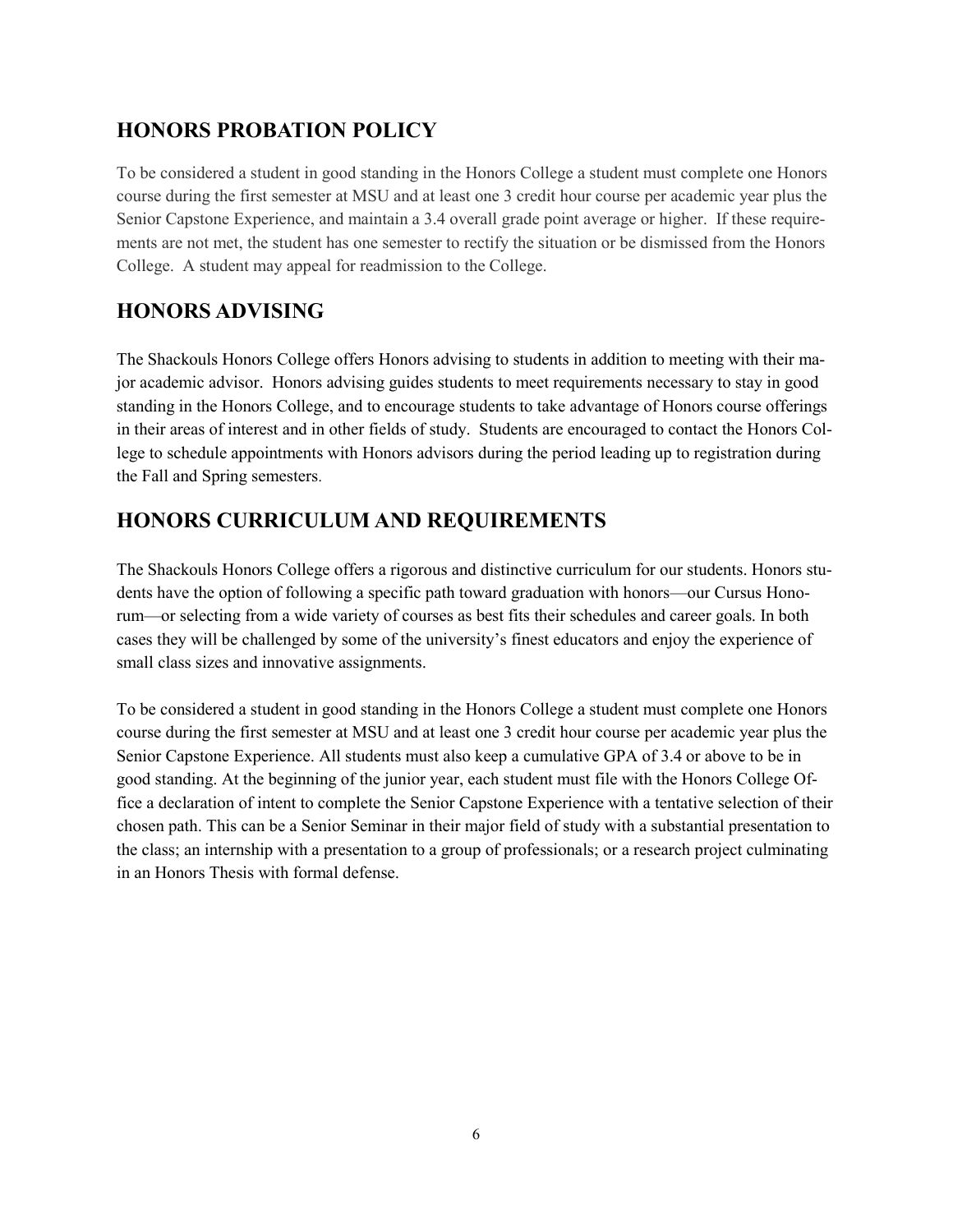# **THE CURSUS HONORUM**

Those with ambitions to lead in the Roman Republic were expected to rise through a series of increasingly important offices in the government and the military. This "path of honors" (*cursus honorum*) produced Cato, Cicero, and Caesar. In the Shackouls Honors College, we see our distinctive curriculum as an ascending path of academic honors, beginning in the liberal arts and leading to advanced learning in the disciplines and scientific specialization.

Students pursuing the Cursus Honorum typically begin by taking our "Quest" courses. These are small seminars (about 15 students in each section) focusing on core texts from the Western tradition as well as important works from Asia, Africa, and Latin America. These "texts"—which include art, music, and film as well as literature—promote discussion of the Big Questions, such as: Why are we here? Is there a God? What is love? Should one exercise power over others? What is the purpose of art? and How do we know what we know? Such questions are at the heart of a liberal education.

Beginning their second year Honors students may take interdisciplinary and problem-based courses in Fine Arts, Humanities, Mathematics, Natural Science, and Social Science. Examples of these everchanging special topics courses include "The World of J.R.R. Tolkien," "Culture, Society and Power," and "Ethics and Western Films."

Honors students can also take special sections of departmental courses and graduate courses for Honors credit. The Honors Oxbridge Tutorial allows a student to define an individual topic of study with a professor in the tradition of Oxford and Cambridge. All Honors students must have a senior capstone experience, and for some this means writing, presenting, and defending a formal Honors Thesis. Students who have completed at least 27 Honors credit hours and successfully defended their thesis will be recognized at the Annual Honors Awards Ceremony and receive the designation Collegium Honorum on their diploma and transcripts.

There are several reasons why a student might choose to be a part of the Cursus Honorum.

• General Education Credits. Students who successfully complete the two "Quest" courses with a grade of C or above will receive General Education credit for **three courses** (1 Humanities, 1 Social Science, and will satisfy the requirement for Fine Arts).

• Honors Thesis. Students who will be pursuing graduate studies will want the experience of having researched, written, and defended a senior Honors thesis. Such experience will be an advantage in getting into selective graduate programs.

• Graduation. At the awards ceremony, and on their diploma and transcripts, students who have completed the Cursus Honorum curriculum will be recognized with the distinctive Honors Latin designation, *Collegium Honorum*. The Honors curriculum consists of three parts: transdisciplinary courses, interdisciplinary courses, and discipline-specific courses and research.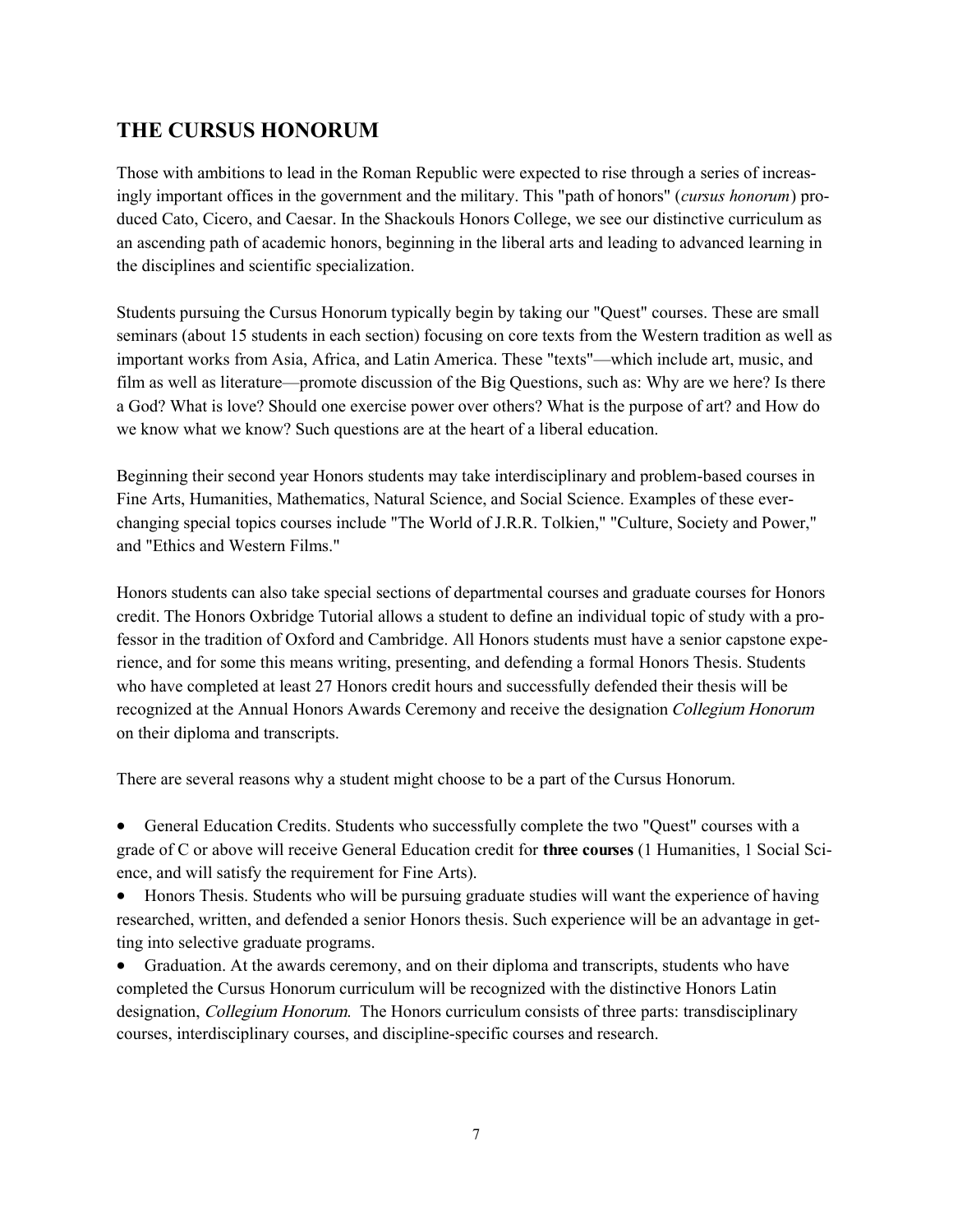### **Transdisciplinary Courses**

These are "core texts" seminars (approx. 15 students per section) with intensive writing required. Students who complete the two seminars earning a grade of C or higher will receive the following General Education credits: 3 Humanities, 3 Social Sciences, and will satisfy the Fine Arts requirement.

```
HON 1163 The Quest Begins (3 credits)
```
This course will examine core texts from the Western tradition, from Classical Antiquity, the Middle Ages, through the Enlightenment. In addition to short reaction papers, students will be expected to produce a substantial interpretive or comparative essay.

HON 1173 The West and the Wider World (3 credits)

This course will examine core texts from the Western tradition, from the eighteenth century to the present. Key non-Western texts will also be taught in order to establish the foundation of thought in the modern world. In addition to short reaction papers, students will be expected to produce a research paper and present their research to the class.

# **Interdisciplinary Courses**

After their first year, Honors students will be encouraged to take innovative courses designed by faculty who are recruited by the Honors College. Students will receive the appropriate General Education credit for these courses.

HON 3143 Honors Seminar in Social Sciences (3 credits) HON 3163 Honors Seminar in Natural Sciences (3 credits)

HON 3173 Honors Seminar in Fine Arts (3 credits)

HON 3183 Honors Seminar in Humanities (3 credits)

# **Discipline-Specific Courses**

Honors students will by their nature seek challenging courses in their major/discipline. Departments offer discipline-specific courses at the upper level to advanced Honors students. These courses can be Honors sections of existing courses, newly designed Honors courses, Oxbridge Tutorials, or graduate courses taken for Honors credit. Honors students will often use these courses as preparation for senioryear research. Students may receive either General Education or Major credit for these courses.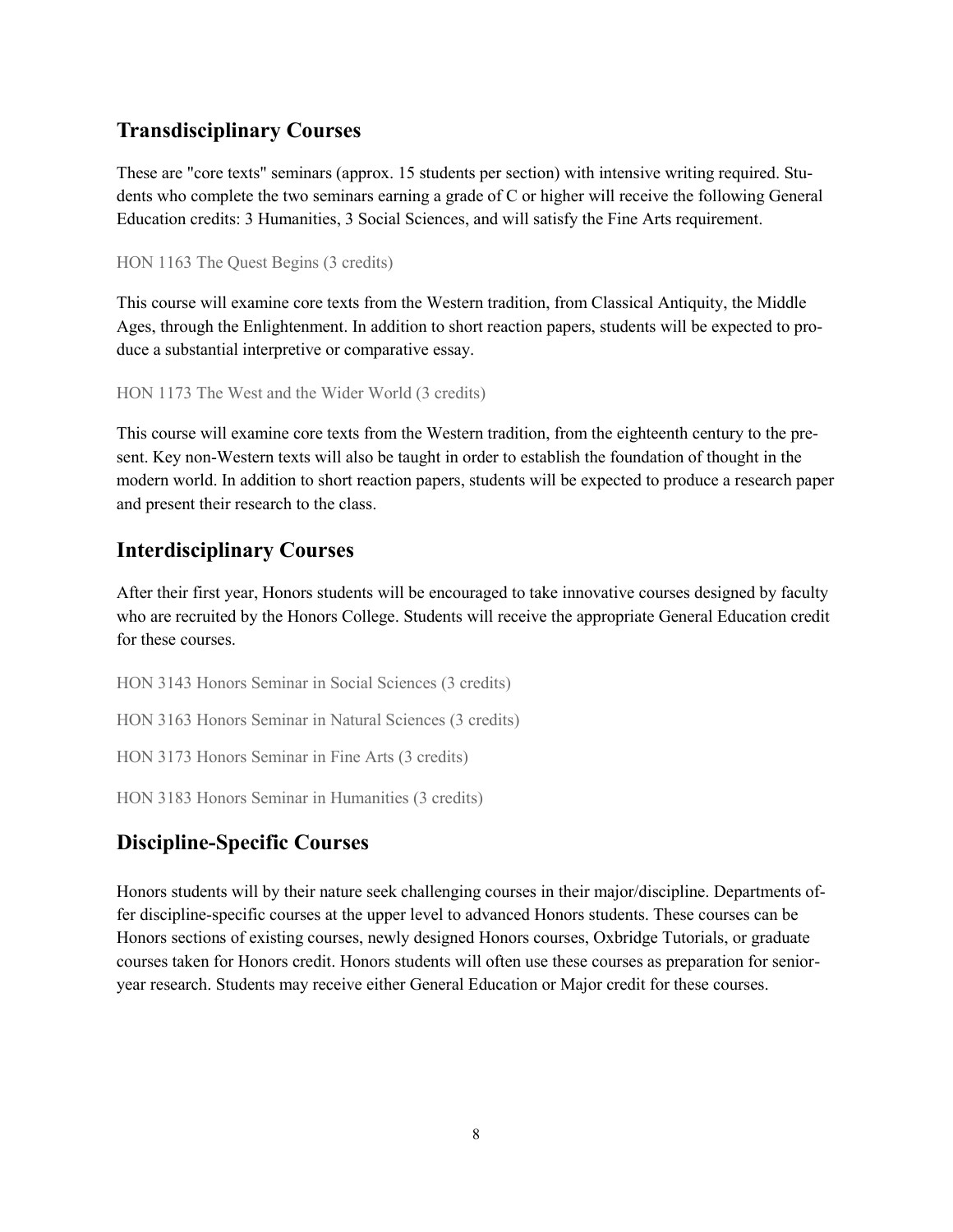#### HON 2003/4003 Oxbridge Tutorial (3 credits)

Honors students may petition to take (within a discipline represented at MSU) a tutorial with a faculty member in the tradition of undergraduate education at the Universities of Oxford and Cambridge. One to three students meet on a regular basis with the faculty member and complete readings, papers, and/or problem-sets according to a plan devised by the student and their tutor. The student work is then used as the basis for tutorial discussions. The tutorial can be either lower-level (2003) or upper-level (4003), according to the advice of the tutor.

### **Senior Capstone Experience**

Honors students will be required to complete a senior capstone experience. This can be a Senior Seminar in their major field of study, with a substantial presentation to the class; an internship, with a presentation to a group of professionals; or a research project culminating in an Honors Thesis, with formal defense.

HON 4093 Honors Thesis (3 credits, may be repeated once)

Those students intending to graduate as an Honors College Scholar should, at the beginning of their junior year, identify a faculty mentor and a thesis topic. The student may register for Honors Thesis credit during their junior and/or senior years, depending on the length and complexity of the research project.

### **Graduation with Honors**

To be recognized as an Honors College Scholar at graduation, and to receive the Honors designation (*Collegium Honorum*) on the diploma and transcripts, a student must complete at least 27 Honors credits with a 3.4 average in Honors courses and

1. complete the English composition requirement during the first year of full-time Honors course $work^1$ ;

- 2. complete the transdisciplinary Honors sequence (6 credits);
- 3. complete two interdisciplinary Honors courses (6 credits);
- 4. complete three discipline-specific Honors courses or tutorials (9 credits);
- 5. complete a for-credit Study Abroad<sup>2</sup>; and
- 6. successfully write and defend an Honors thesis (3-6 credits).

<sup>1</sup> Students who score 32/600 on the English section of the ACT/SAT are encouraged to take EN 1113H Honors Composition II, which fulfills the entire Composition requirement.

 $^{2}$  A student may petition for a rigorous extra-mural research experience or additional foreign language study to count for this requirement.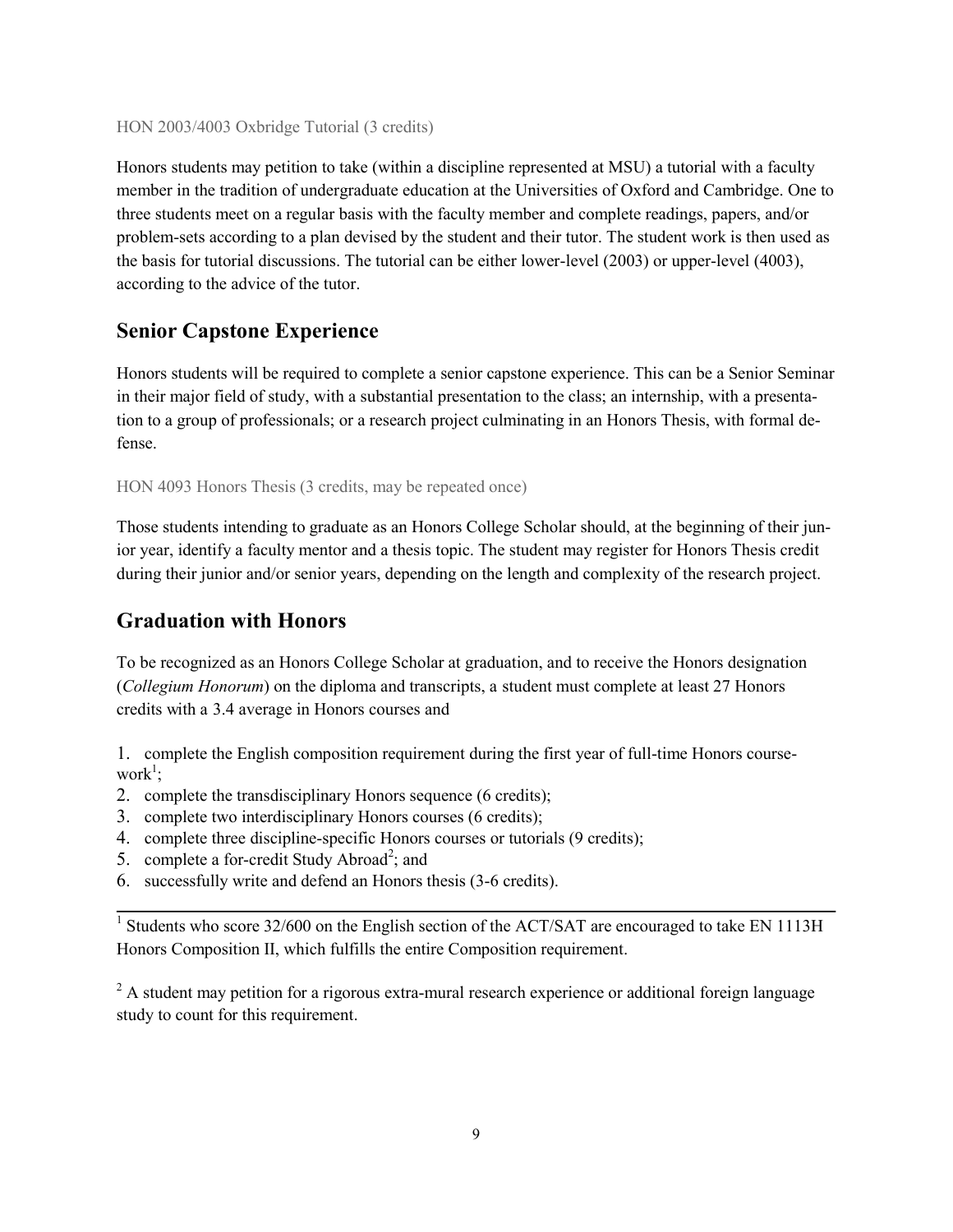# **INTERNATIONAL STUDY**

The Honors College strongly encourages Mississippi State students to develop a global perspective through foreign language study and study abroad. Beyond the exposure to other peoples and other cultures, the Honors College also seeks to connect our students to international universities and agencies of the highest caliber. Our unique Shackouls Summer Study at the University of Oxford places honors students in the top Oxford colleges and gives them the true Oxford experience by having them taught by Oxford faculty. Our students are eligible to compete for Honors-only scholarships to support their study abroad.

# **Shackouls Summer Study at the University of Oxford**

Most study abroad programs emphasize the broadening of cultural horizons for American undergraduates, but often this comes more from the social than the academic. Furthermore, the academic curriculum is often simply American style courses offered in an international setting. The Shackouls Summer Study at the University of Oxford is a highly selective program that affords the most academically qualified students with a true Oxford experience and scholarship support. The program runs each year for six weeks, from mid-May to late June, and is limited to fifteen MSU students with sophomore status and above. The Shackouls Oxford Program includes the following features not found in most other study abroad programs:

- An Oxford-themed seminar (e.g. J.R.R. Tolkien, C.S. Lewis, the Oxford Movement, British Art and Architecture, Contemporary British Politics)
- Tutorials with Oxford University faculty
- Associate Student status in the most prestigious Oxford colleges—e.g. Christ Church College, Trinity College, and New College—including dining hall, library, and pub privileges
- Oxford student ID card with Bodleian Library privileges
- Honors-level lectures by Oxford academics and leading figures in British politics
- Performances at the Royal Shakespeare Theatre (Stratford) and the Globe Theatre (London)
- Tours of museums in Oxford, London, and Cambridge

While a short summer program will offer flexibility to most majors, some students will elect to spend an entire term in Oxford taking three or more tutorials with Oxford faculty in one of the aforementioned colleges.

To apply, please visit the Study Abroad web site: [http://international.msstate.edu/abroad/.](https://msstate.studioabroad.com/index.cfm?FuseAction=Programs.ViewProgram&Program_ID=36193) The application deadline is normally February 15.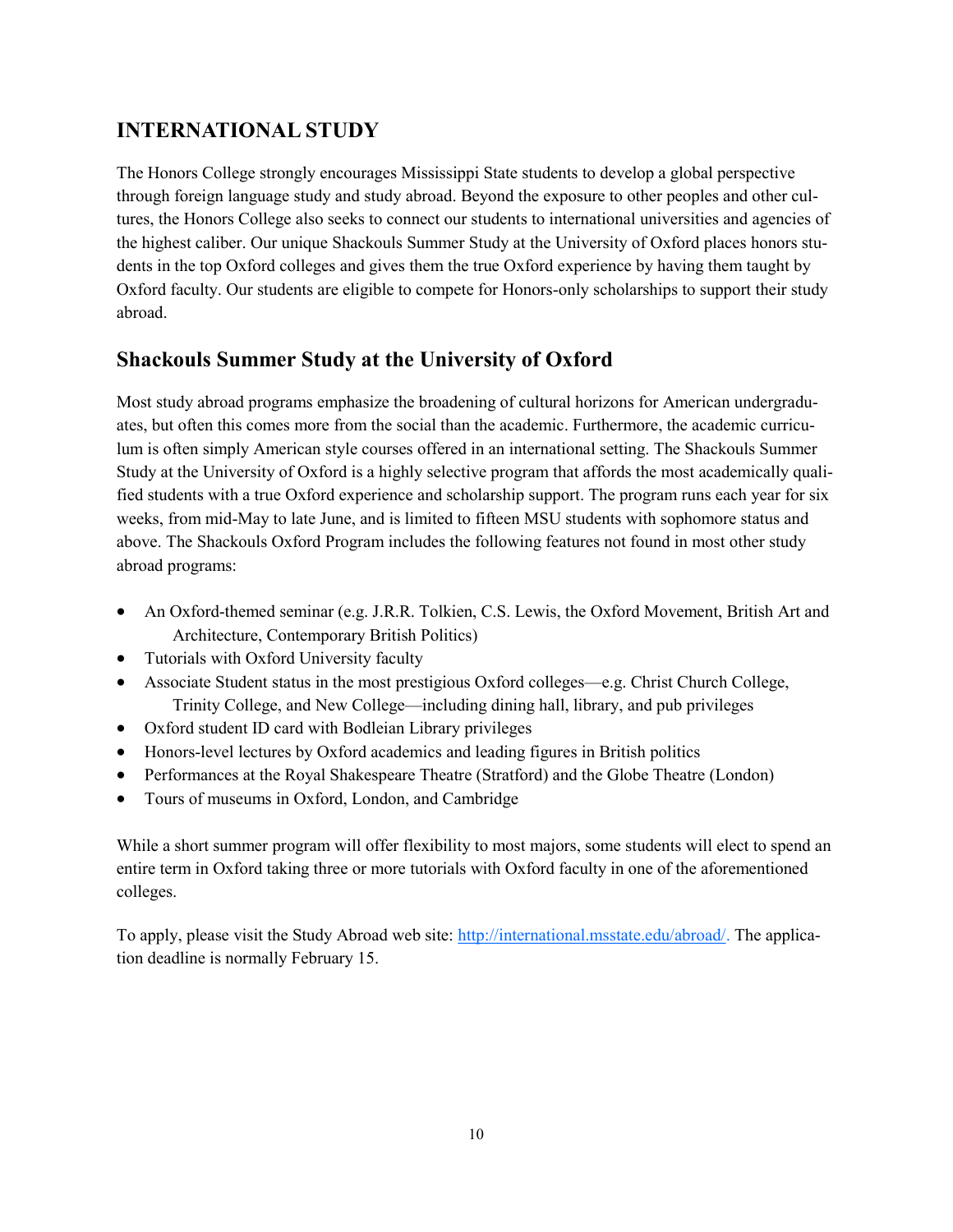# **UNDERGRADUATE RESEARCH (Nunnelee C306)**

Thanks to the generosity of Bobby and Judy Shackouls, we are able to support research and creative activity by students in the Shackouls Honors College. Undergraduate research affords you the opportunity to apply what you already know to new issues that interest you, to delve more deeply into the heart of your interests, and allows you to develop new skills. It is our hope that you will learn what sort of creative work a scholar in your field does. You will meet others with similar interests, gain confidence, immerse yourself in the intellectual environment at MSU, and use your experiences to help you choose a future career path. The creation of new works fuels the joy of discovery. Find out where your imagination can take you. If you have any questions, please stop by our offices or send us an email. We are here to help.

## **Honors Summer Undergraduate Research Fellowships**

This program provides up to \$2000 per student to pursue research projects with MSU faculty. Research may be performed on-campus or off during the summer (typically 20 hours per week for 8-10 weeks). This fellowship is only available to members of the Shackouls Honors College.

Note that while we are rarely able to fully fund every project, we try to at least partially fund those projects determined to be worthwhile. We try to assist with materials and resources (paying research subjects etc.) required for the research and some salary support. If assistance is required for on-campus housing, please include it in your request.

You will be required to have an MSU faculty mentor to approve and supervise your research. Along with your description of your research project, you will be required to submit a letter of support and commitment from your faculty mentor and a preliminary budget. The faculty member's letter must include a commitment to supervise your work and manage the disbursement of your grant. You are encouraged to seek support from your academic department so that the Honors College can leverage our limited resources and serve as many deserving students as possible. When you prepare your budget, please note all other funding being received from your home department or mentor.

If you are funded, you will be expected to present your findings in either the spring or summer undergraduate research symposium and you will be expected to submit a research report. You may also be required to submit an abstract to a regional conference at the request of the Director of Undergraduate Research.

The monies for these fellowships have been primarily funded by Bobby & Judy Shackouls, with generous additional assistance from The National Strategic Planning & Analysis Research Center (nSPARC) and the Office of Research of Mississippi State University.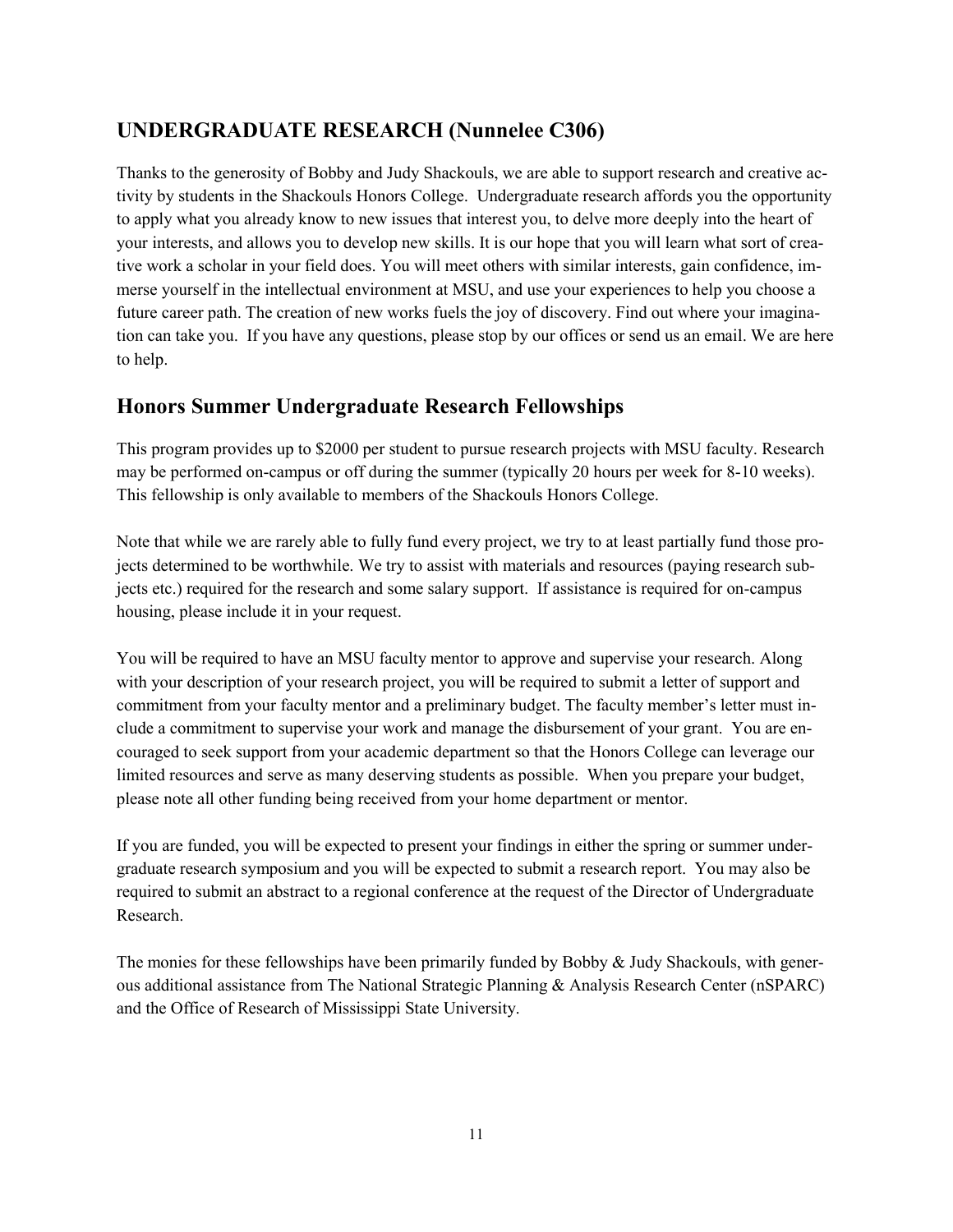## **Travel Awards**

The Honors Undergraduate Research Program provides grants for Honors students to travel to regional, national, and international meetings to present their research. These awards, for up to \$750, are available throughout the year. This additional experience will be invaluable as you progress in your academic and research career.

## **Internship Grants**

Through the generosity of nSPARC, we are able to provide supplemental funding for internships for students in the liberal arts and sciences. This is an important step because the pay associated with such internships often do not cover the full cost of travel to and living in a major city. The internships we have been developing will give our students in the liberal arts and sciences a broad range of venues in which to use the full panoply of their academic skills and education in a highly applied area. Furthermore, they will be expected to be able to work under pressure to produce high quality work quickly in high stakes situations. After these internships, our students would have real world experience bringing their academic skills and education to bear on a variety of real world problems. The internship itself along with expected letter of recommendation from their supervisors would stand as an informal credential testifying to their abilities and experience.

## **Undergraduate Research Symposium**

The Symposium is an opportunity to showcase faculty-guided student research efforts from diverse departments, colleges and research centers across campus. Many undergraduates participate in faculty-guided research throughout the year. MSU is fortunate to have many faculty that involve undergraduates in research and several federally-funded research experiences for undergraduate programs. ALL undergraduates who are involved in faculty-guided research and creative activity throughout the year are invited and encouraged to participate in the symposium through poster presentation, short talk, or performance. Talks and posters need to be classified by the student and the faculty mentor as belonging to one of four categories:

- 1. Arts and Humanities
- 2. Biological Sciences and Engineering
- 3. Physical Sciences and Engineering
- 4. Social Sciences

In the spring symposium, students may also have their work judged in the area of community engagement and service learning. This aspect of the student's work is judged by CCEL. In recognition of Mississippi State University's Carnegie Community Engagement Classification, the Undergraduate Research Symposium is pleased to be continuing the Community Engagement track in the Symposium. We also have new competitions in Public Health Research, sponsored by the Department of Food Science, Nutrition, and Health Promotion, and the Three-Minute Research Presentation, sponsored by the Office of the Graduate School.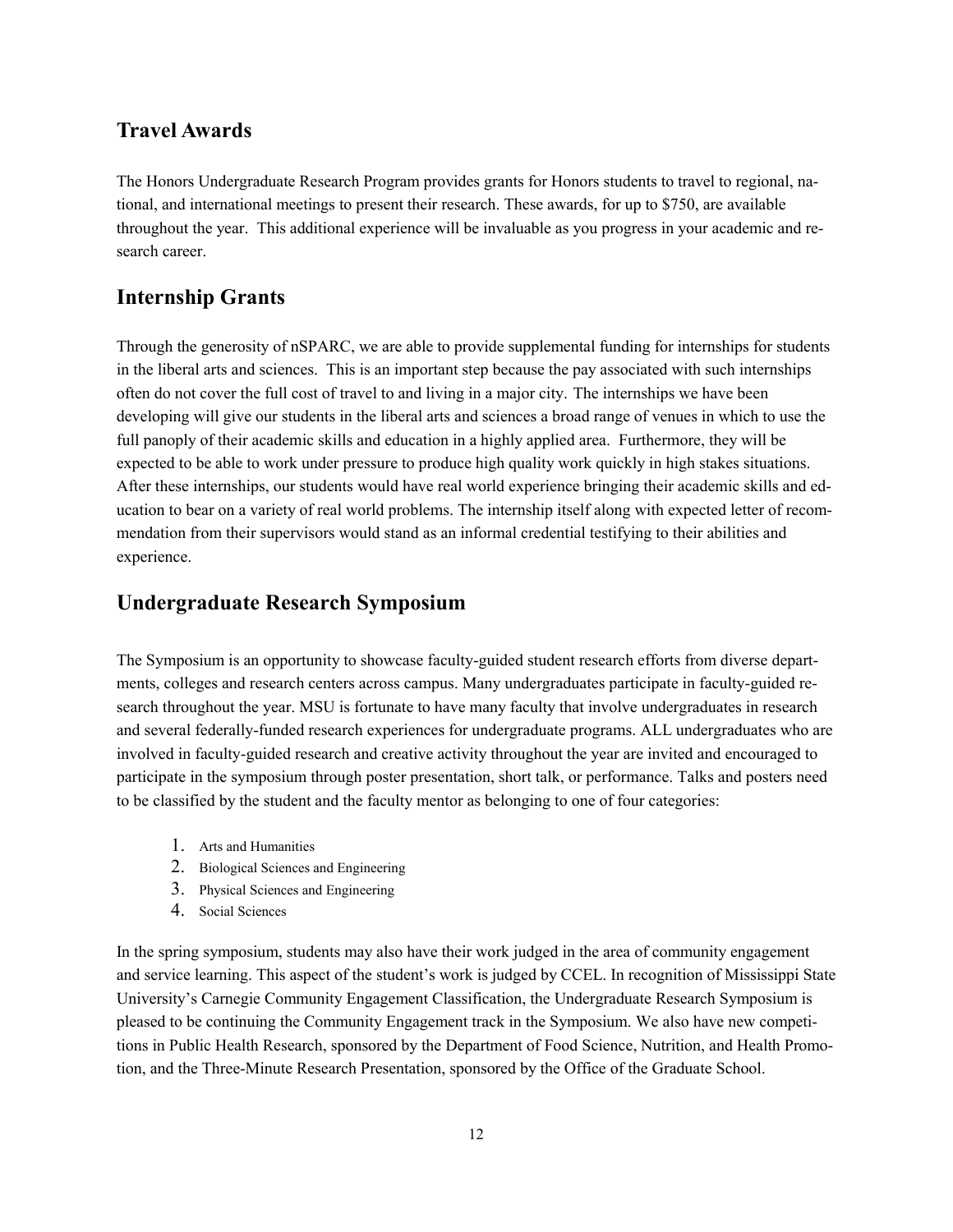# **PRESTIGIOUS EXTERNAL SCHOLARSHIPS (Griffis C206)**

The Office of Prestigious External Scholarships is responsible for administering national, merit-based scholarships and fellowships for qualified undergraduate students across the University. These nationally competitive scholarships and fellowships recognize outstanding undergraduate academic and leadership potential.

These prestigious fellowships include the Rhodes, Marshall, Truman, Goldwater, Gates Cambridge, Fulbright, Schwarzman, and Udall. In addition, our office regularly advises students who compete for other awards and scholarships such as the Summer Research Opportunity Program (SROP), short-term summer Fulbright awards, and the Boren Scholarship for International Travel.

Mississippi State University has a rich history of success in promoting its best students for external scholarships. The University has been recognized by the Washington, D.C.-based Truman Scholarship Foundation for "sustained success" in helping students both to win the \$30,000 competitive awards and to prepare for public service careers. The Goldwater Foundation, which recognizes the most promising undergraduate researchers across the nation in science, math, or engineering, awarded the Goldwater Scholarship and Honorable Mention Awards to Shackouls Honors students in the Bagley College of Engineering and the College of Arts and Sciences. The Rhodes Trust selected a Shackouls Honors College student as one of thirty-two Rhodes Scholars to attend the University of Oxford in England for graduate school. And, most recently, The Office of Prestigious External Scholarships mentored the University's first ever Gates Cambridge Scholar. The biochemistry major was one of thirty-five students selected out of over 1,000 who applied from across the United States.

The Office of Prestigious External Scholarships is committed to advising students who seek competitive awards. Our office works individually with each applicant, helping a student write the personal statement or research agenda, secure letters of recommendation, and meet important national scholarship deadlines. Please be aware that University deadlines for most of the external scholarships will be in advance of the posted national deadlines. Students interested in applying for these scholarships must make an appointment as soon as possible to discuss the application process.

Applying for these competitive national awards can be daunting. The process for many students, however, is an important step in the challenging task of applying to the nation's most competitive graduate schools. Students who have applied for external scholarships have been accepted into graduate programs at MIT, Stanford, Harvard, Columbia, Princeton, Emory, Vanderbilt, Cambridge, and Oxford. The Office of Prestigious External Scholarships looks forward to working with qualified students throughout this process.

Please contact the Honors College office if you are interested in applying for one of the distinguished external scholarships.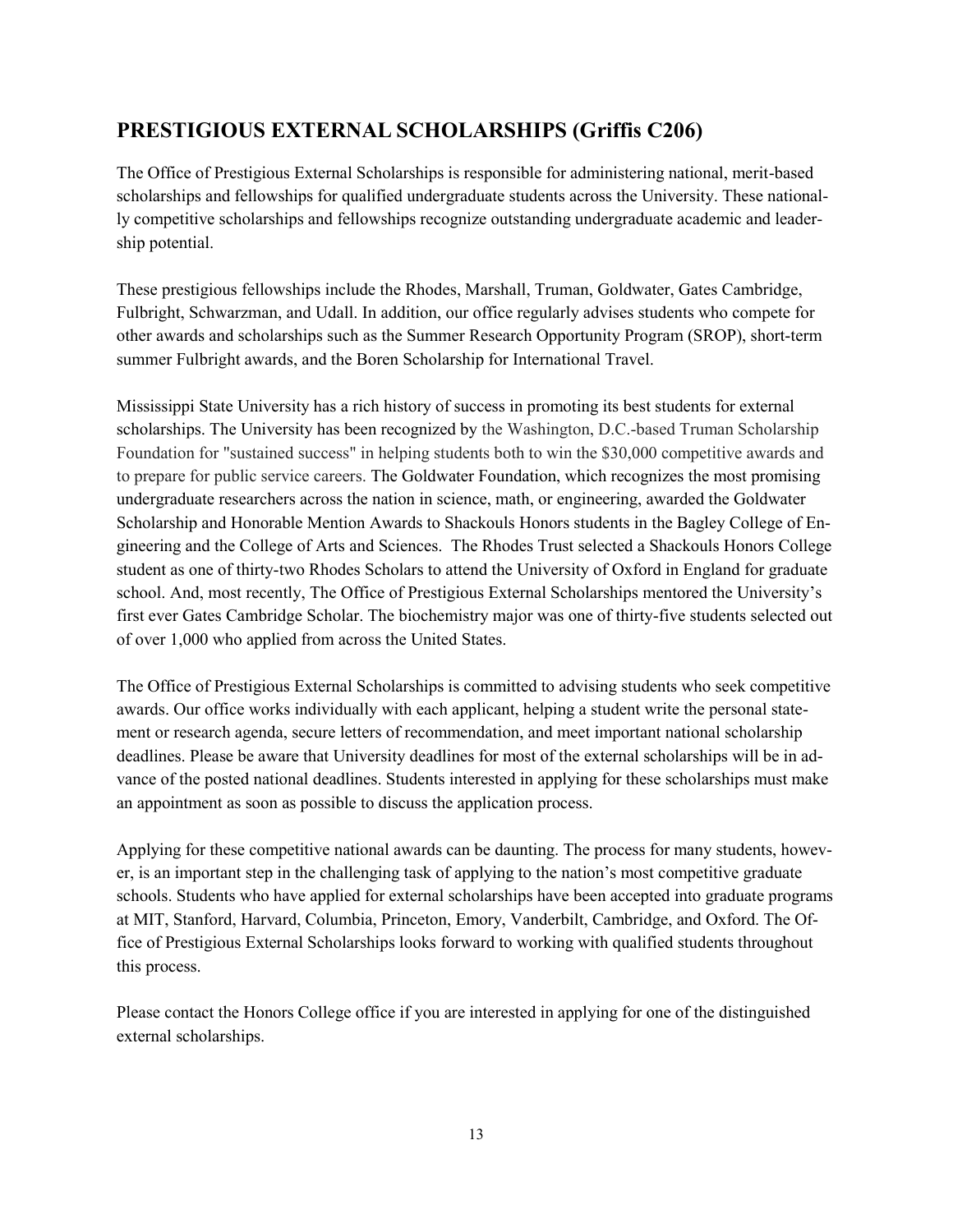# **SHACKOULS HONORS COUNCIL**

The Shackouls Honors Council is an elected group of 20 students who serve as the governing body of the Shackouls Honors College. The members of the Council represent more than 1,600 participants who come from every college and school.

The council is composed of members who are nominated and elected by the members of the Honors College. These positions are filled by fall and spring elections and are open to all current MSU Honors students (3.4 cumulative GPA required). Students must fill out a form of intent to be nominated. **Elections for incoming freshmen and transfer students are held early in the fall semester.**

If you are elected to the Honors Council, you would serve on one of five standing committees: Activities, Administration, Communication, Recruitment, or Finance. You would also be expected to attend weekly council meetings, as well as scheduled committee meetings, and be willing to participate in council-sponsored activities.

You can be involved with Honors Council activities without being elected. Just volunteer! All committees are open to all members of the Honors College. In addition, all council meetings are open to anyone. You may make suggestions to any one of the council members or present your ideas at one of the meetings.

# **LIBRARY RESOURCES AND SERVICES**

In addition to the billions of pages of information housed within the University's Mitchell Memorial Library, think of the library as a place without walls, where you can get help no matter where you are. You are encouraged to take advantage of the ways the Mitchell Memorial Library can support you in your multiple research endeavors. Here are a few ways you might use the library:

- Request a research consultation with a subject specialist for one-on-one help
- Use the library databases to find relevant scholarship on a topic for a paper
- Design and print your poster for the Undergraduate Research Symposium
- $\bullet$  Check out equipment (i.e. iPads, laptops, cameras, phone chargers, projectors, etc.) to help with a presentation
- Check out DVDs to take a study break
- ◆ Recommend book or DVD purchases for the library's collection
- Take a workshop on Adobe Photoshop (or several other Adobe and Microsoft programs) to get started on designing a project
- $\bullet$  Request a tour of the 5-story library building, including the U.S. Grant Presidential Library
- Visit the library's website for updates on events: http//lib.msstate.edu

The library has designated one of its faculty as the Shackouls Honors College's Librarian. The website, http://lib.msstate.edu/help has a list of other ways to get help from a research librarian.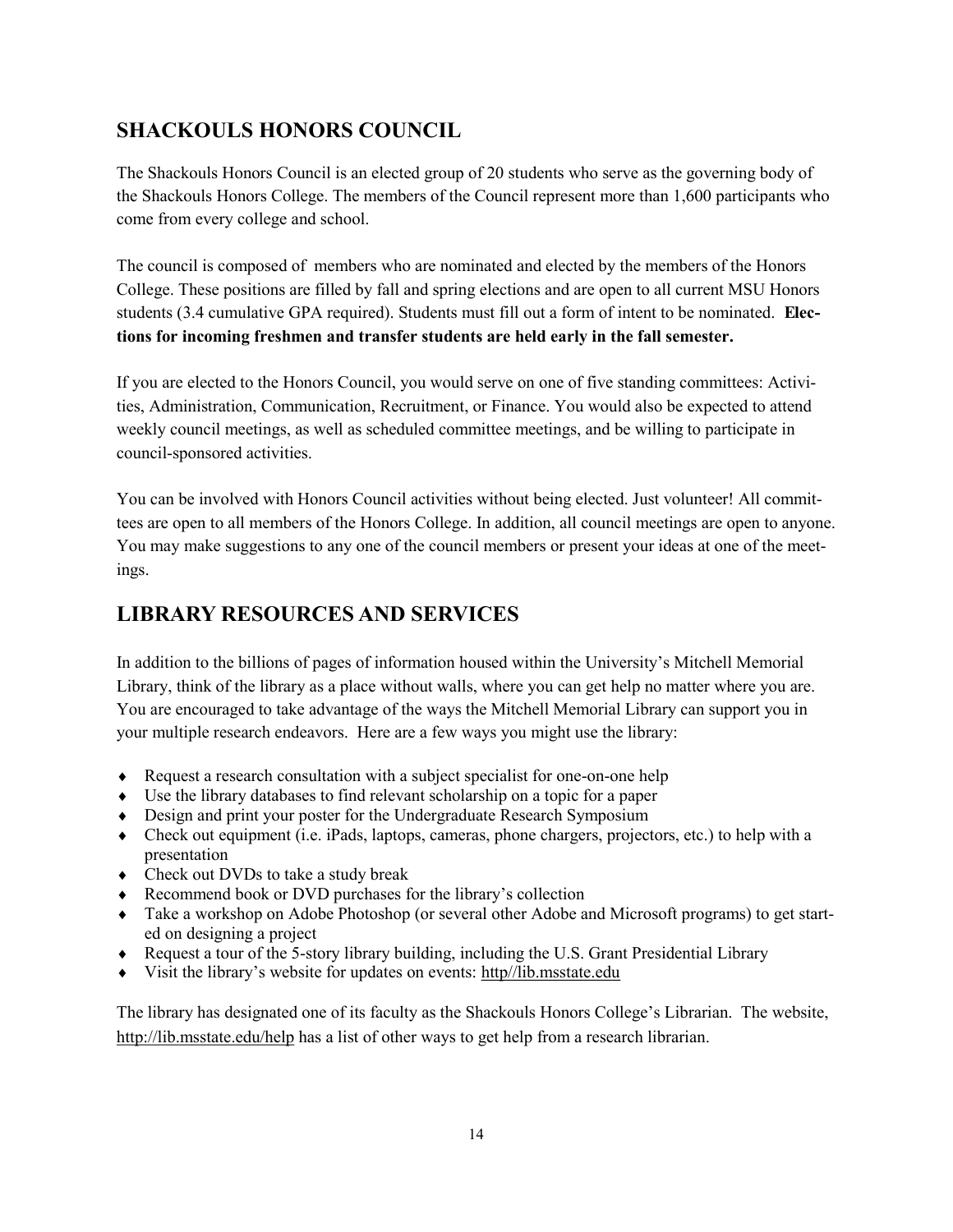## **HONORS COLLEGE STAFF**

The main office of the Shackouls Honors College is located in C210 Griffis Hall, and the main phone number is (662) 325-2522.

**Dr. Chris Snyder** Dean and Professor of History csnyder@honors.msstate.edu

**Ms. Becky Gardner, M.S.** Assistant Dean bgardner@honors.msstate.edu

#### **Dr. Thomas Anderson**

Associate Professor of English Director of Prestigious External Scholarships tanderson@honors.msstate.edu C206 Griffis Hall

#### **Dr. David Hoffman**

Associate Professor of Anthropology Advisor for International Fellowships dhoffman@anthro.msstate.edu C206 Griffis Hall

#### **Mr. Wade Leonard**

Outreach and Student Services Coordinator wleonard@honors.msstate.edu

#### **Dr. Seth Oppenheimer**

Professor of Mathematics, Director of Undergraduate Research, and Mentor to Provost Scholars soppenheimer@honors.msstate.edu, (662) 325-5918 C306 Nunnelee Hall

#### **Dr. Donald Shaffer**

Associate Professor of English Mentor to Presidential Scholars ds649@msstate.edu C206 Griffis Hall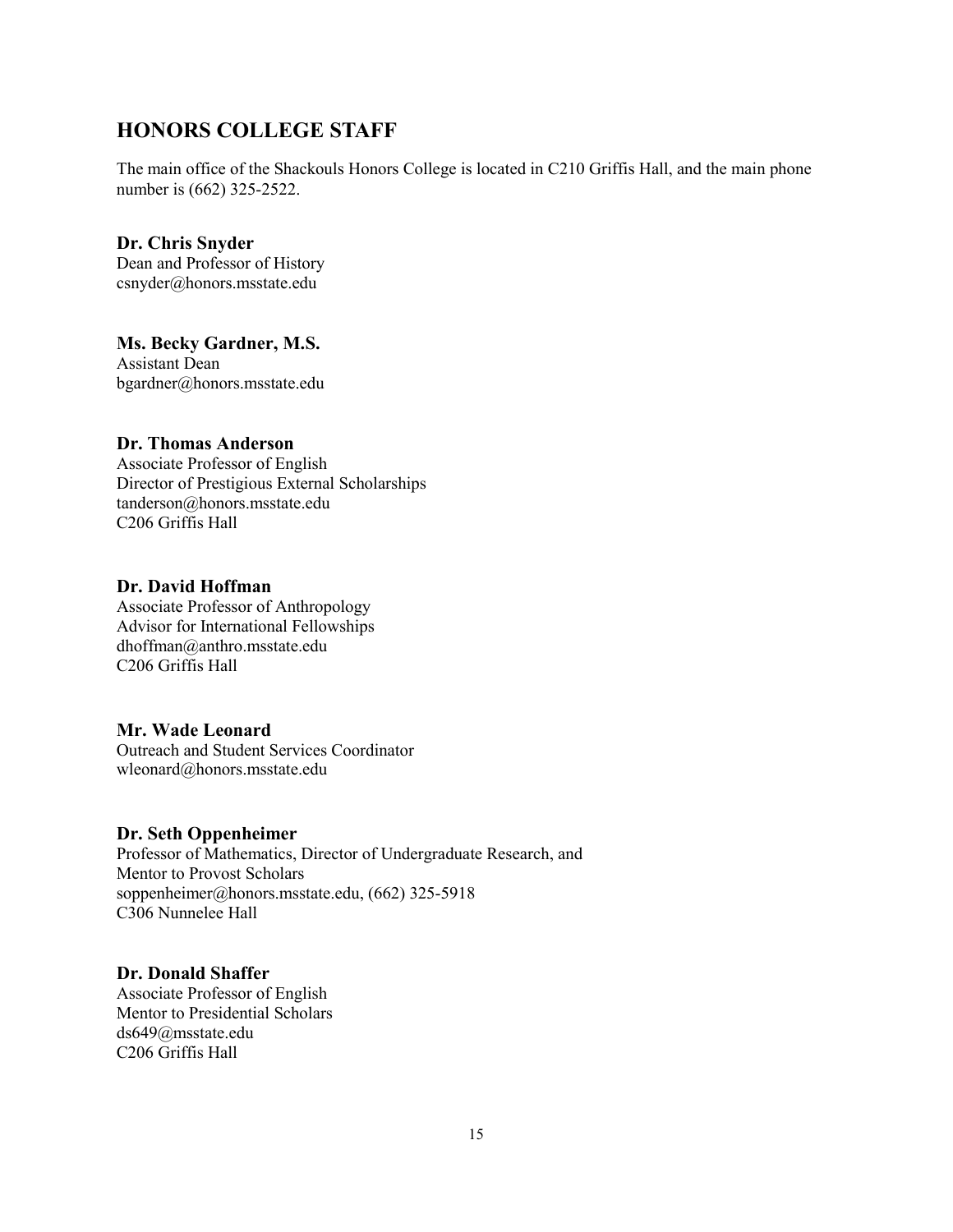**Mr. Carl Smith** Business Manager csmith@honors.msstate.edu

# **Ms. Tammy Smith**

Administrative Assistant tsmith@honors.msstate.edu

### **Ms. Katelyn Wright**

Administrative Assistant kwright@honors.msstate.edu, (662) 325-5921 C306 Nunnelee Hall

## **HONORS COLLEGE FACULTY FELLOWS**

The offices of two of the Faculty Fellows are located within the main Honors College office, C210 Griffis Hall.

#### **Dr. Donna Clevinger**

Senior Faculty Fellow and Professor of Communication dclevinger@honors.msstate.edu

#### **Dr. Kristin Boyce**

Faculty Fellow and Assistant Professor of Philosophy kboyce@honors.msstate.edu, (662) 325-2377 C207 Nunnelee Hall

#### **Dr. Eric Vivier**

Faculty Fellow and Assistant Professor of English evivier@honors.msstate.edu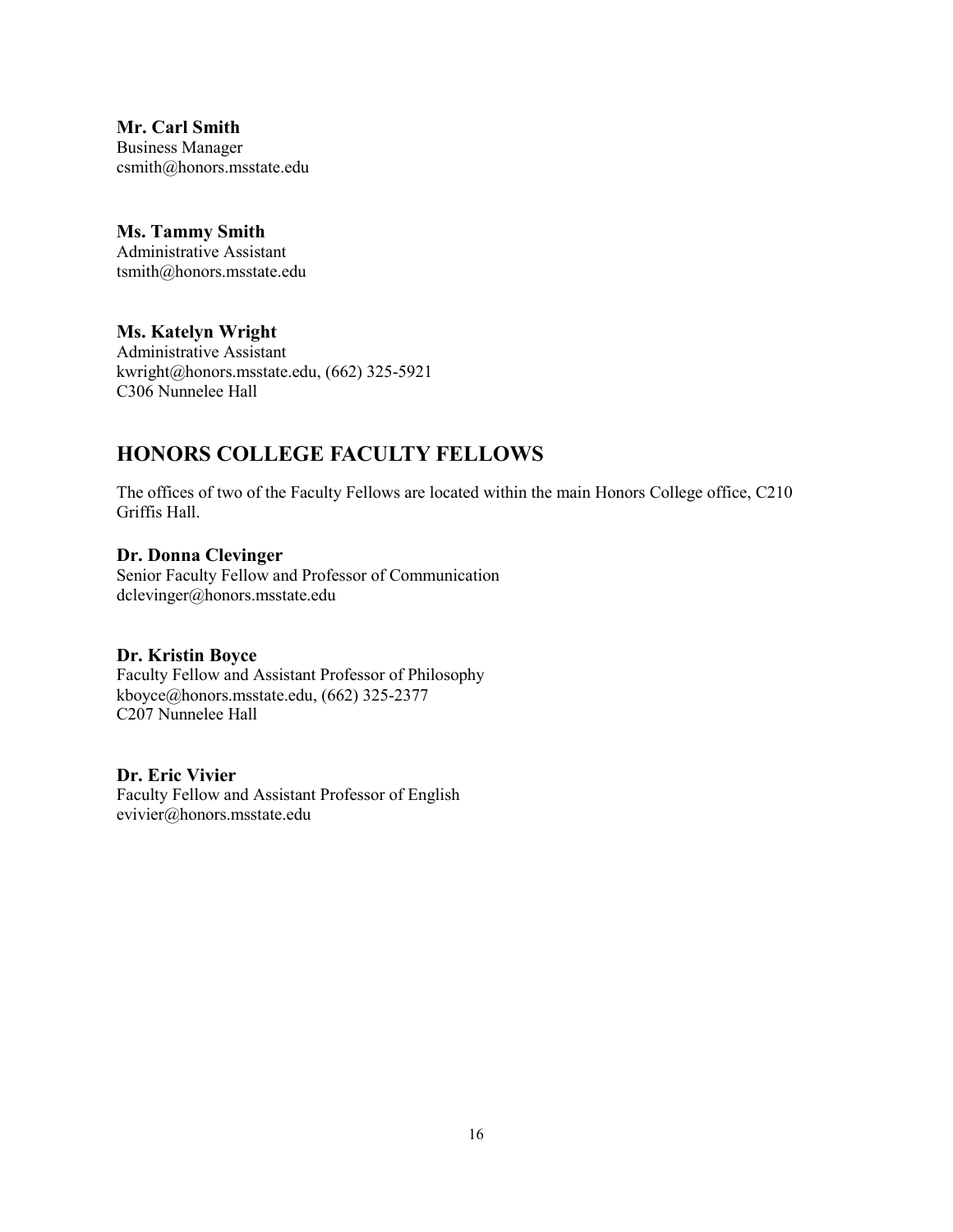

### **SENIOR CAPSTONE EXPERIENCE**

*Honors students are required to complete a Senior Capstone Experience. This can be a Senior Seminar in your major field of study, with a substantial presentation to the class; an internship with a presentation to a group of professionals; or a research project culminating in an Honors Thesis, with formal defense. Submit this form to the Shackouls Honors College at the beginning of your junior year.*

| Description of Proposed Capstone Experience: ___________________________________ |                                                                                  |
|----------------------------------------------------------------------------------|----------------------------------------------------------------------------------|
|                                                                                  |                                                                                  |
|                                                                                  |                                                                                  |
|                                                                                  |                                                                                  |
|                                                                                  |                                                                                  |
|                                                                                  |                                                                                  |
|                                                                                  |                                                                                  |
|                                                                                  |                                                                                  |
|                                                                                  |                                                                                  |
|                                                                                  | ,我们的人们就会在这里的人们,我们的人们就会在这里,我们的人们就会在这里,我们的人们就会在这里,我们的人们就会在这里,我们的人们就会在这里,我们的人们就会在这里 |
|                                                                                  |                                                                                  |
|                                                                                  |                                                                                  |
| <b>Required Signature</b>                                                        |                                                                                  |

Student: Date: \_\_\_\_\_\_\_\_\_\_\_\_\_\_\_\_\_\_\_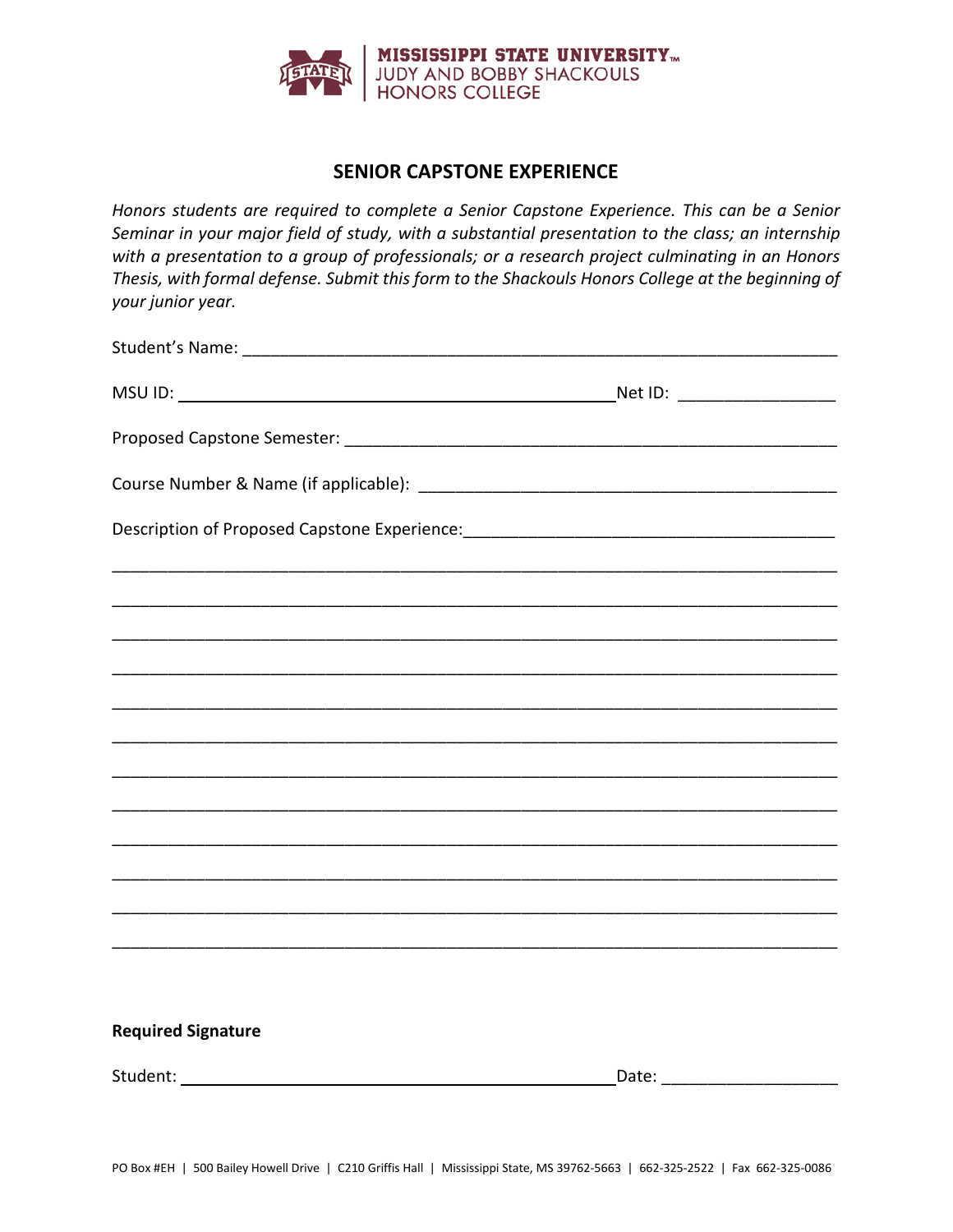

### **HONORS THESIS**

| Semester Enrolling in Thesis Credit (HON 4093): _________________________________ |  |
|-----------------------------------------------------------------------------------|--|
| (3 credits, may be repeated once)                                                 |  |
|                                                                                   |  |
|                                                                                   |  |
|                                                                                   |  |

Detailed Thesis Proposal: (write 2-3 paragraphs on a separate sheet)

*Those students intending to graduate as an Honors College Scholar should, at the beginning of their junior year, identify a faculty mentor and a thesis topic. The student may register for Honors Thesis credit during their junior and/or senior year, depending on the length and complexity of the research project.*

*Each thesis is expected to have an abstract to be published on-line both as part of the announcement of the thesis defense and as a place holder in the online thesis archive until the thesis itself is published in the archive.* 

I understand that, after a two year delay, my honors thesis will be published in the MSU Library Institutional Repository archive and be linked to the honors college for the public availability.

#### **Required Signatures**

| Date: |
|-------|
|       |
| Date: |
|       |
| Date: |
|       |

PO Box #EH | 500 Bailey Howell Drive | C210 Griffis Hall | Mississippi State, MS 39762-5663 | 662-325-2522 | Fax 662-325-0086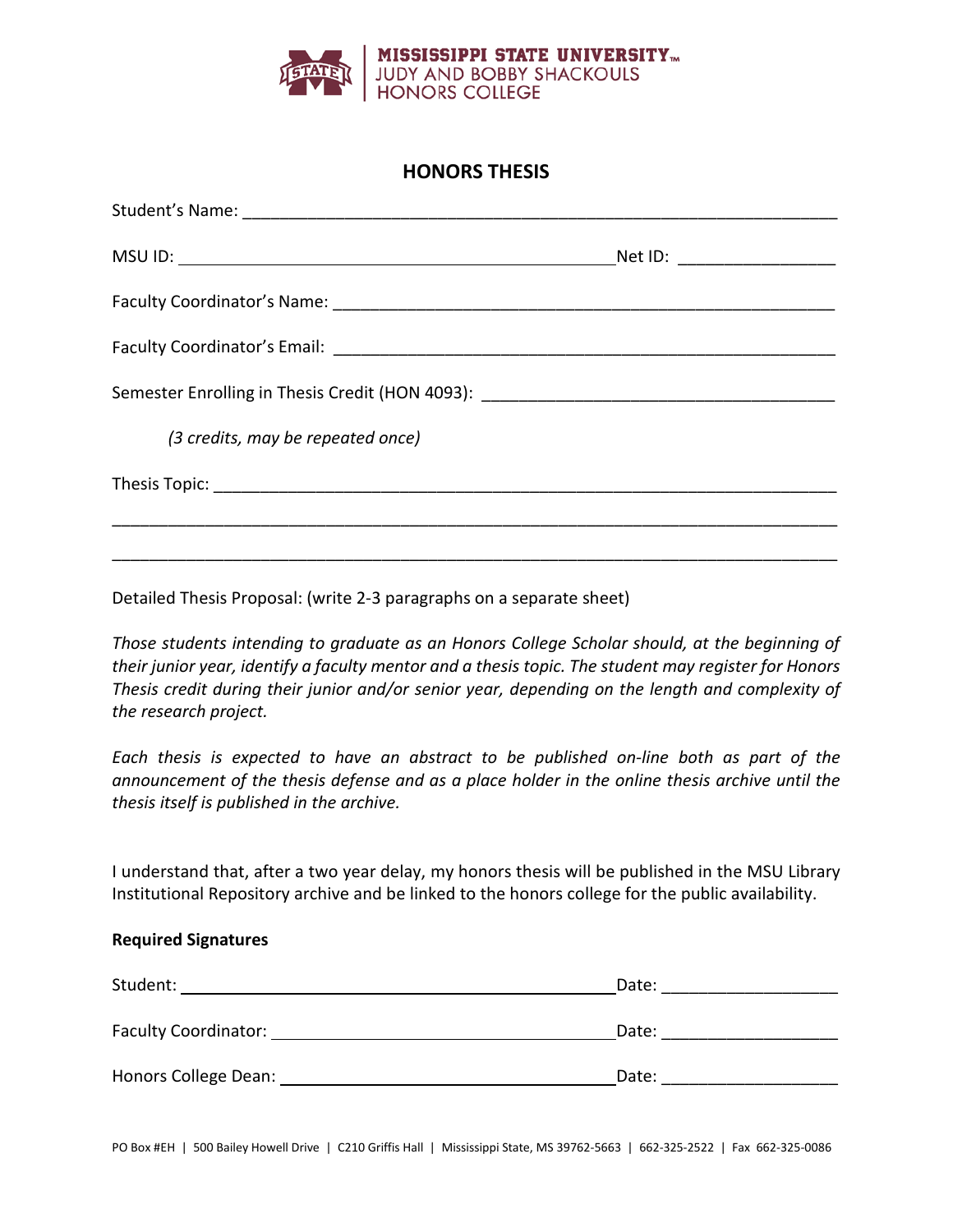

### **OXBRIDGE TUTORIAL**

Submit this form to the Shackouls Honors College the semester prior to the tutorial session.

| Select one of the following: HON 2003 HON 4003 |                                  |
|------------------------------------------------|----------------------------------|
|                                                |                                  |
|                                                |                                  |
|                                                |                                  |
|                                                |                                  |
|                                                |                                  |
|                                                |                                  |
|                                                |                                  |
|                                                |                                  |
|                                                |                                  |
|                                                |                                  |
| <b>Required Signatures</b>                     |                                  |
|                                                | Date: _______________________    |
|                                                | _Date: _________________________ |
|                                                |                                  |

PO Box #EH | 500 Bailey Howell Drive | C210 Griffis Hall | Mississippi State, MS 39762-5663 | 662-325-2522 | Fax 662-325-0086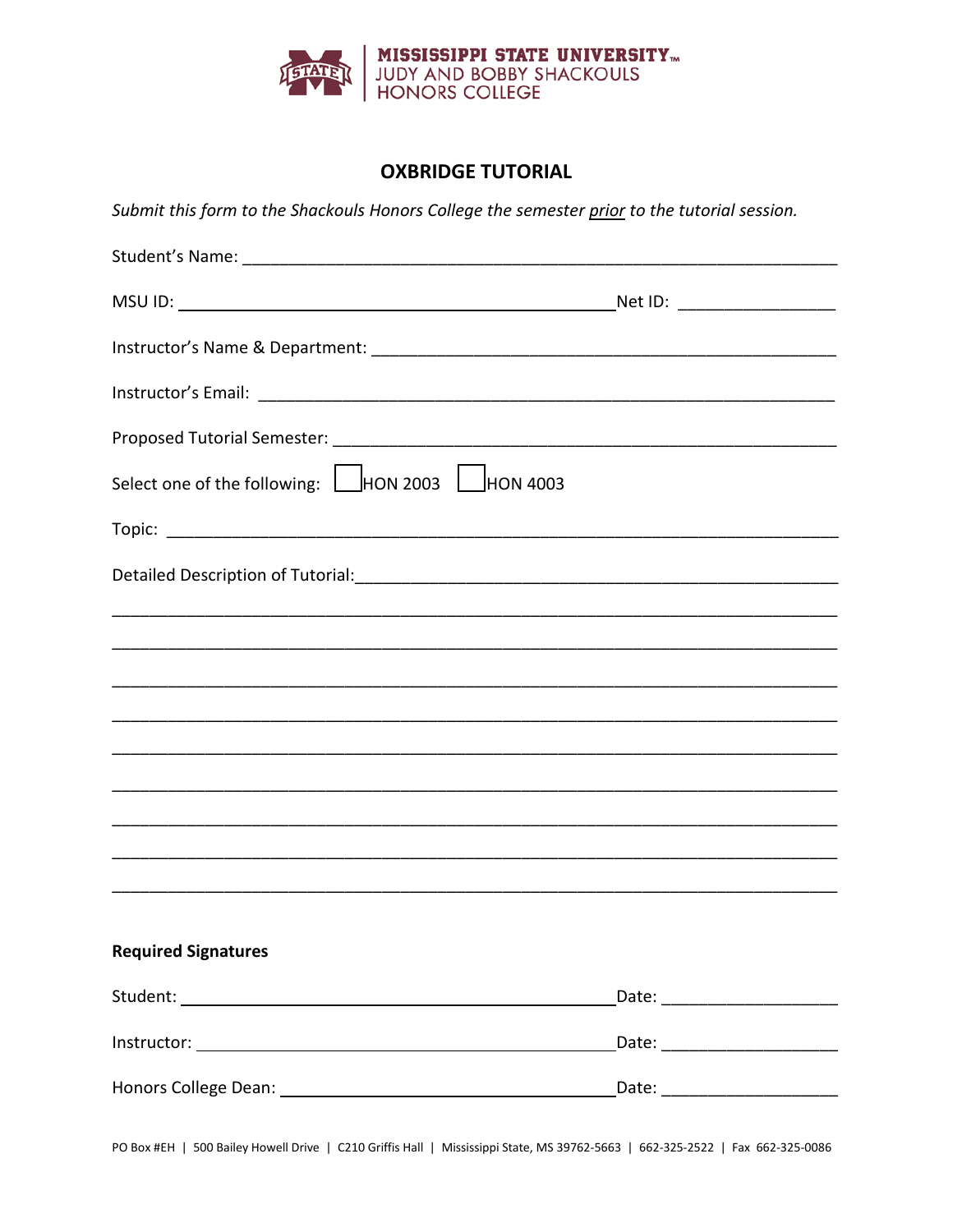

### **DIRECTED INDIVIDUAL STUDY**

Submit this form to the Shackouls Honors College the semester prior to the Directed Individual Study (DIS) semester.

| Detailed Description of Research (may use a separate sheet): |                                 |
|--------------------------------------------------------------|---------------------------------|
|                                                              |                                 |
|                                                              |                                 |
|                                                              |                                 |
|                                                              |                                 |
|                                                              |                                 |
|                                                              |                                 |
|                                                              |                                 |
|                                                              |                                 |
|                                                              |                                 |
| <b>Required Signatures</b>                                   |                                 |
|                                                              |                                 |
|                                                              | _Date: ________________________ |
|                                                              |                                 |

PO Box #EH | 500 Bailey Howell Drive | C210 Griffis Hall | Mississippi State, MS 39762-5663 | 662-325-2522 | Fax 662-325-0086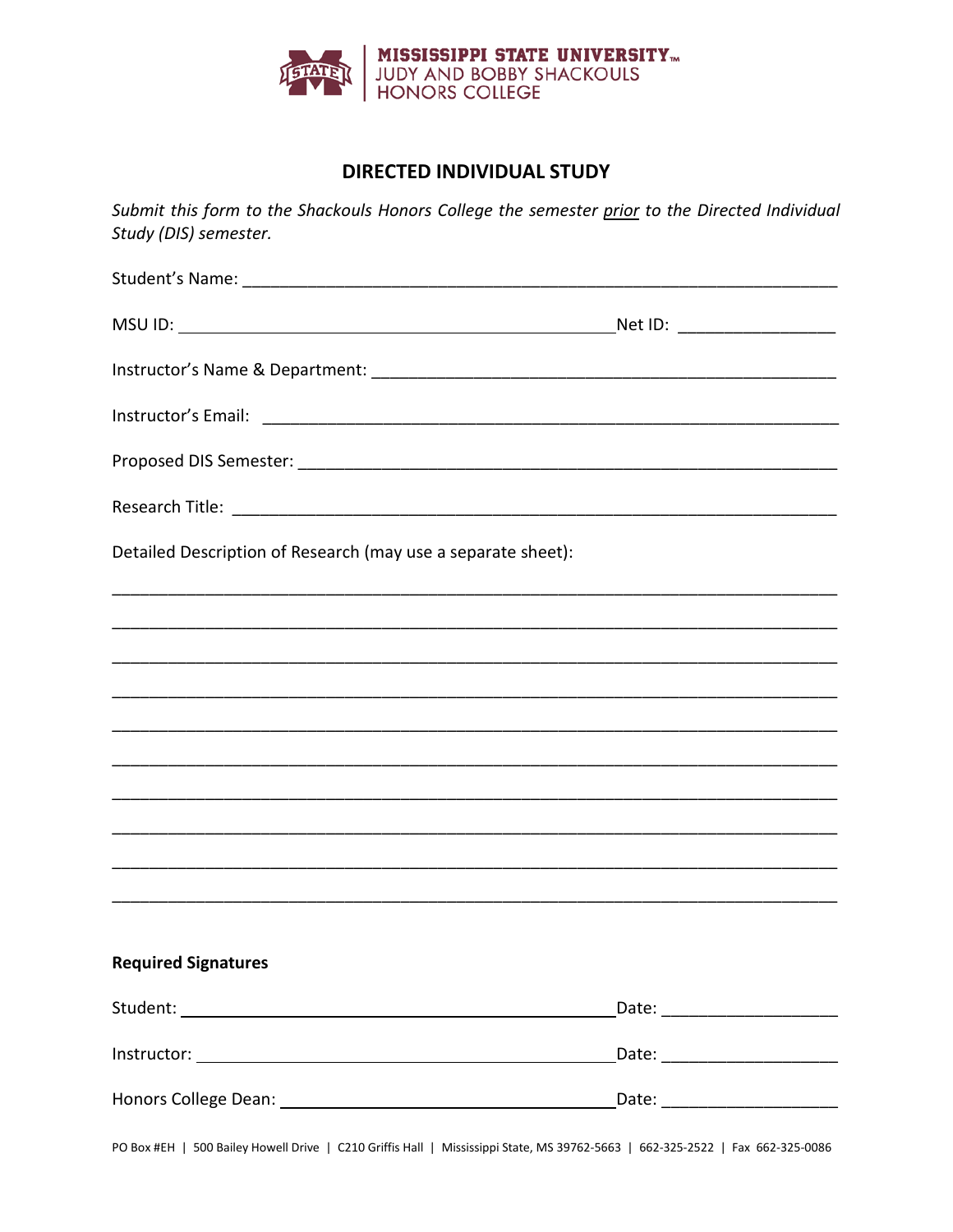

### **GRADUATE COURSEWORK**

*Submit this form to the Shackouls Honors College the semester prior to the graduate work semester.* 

**Student:** By signing this form, I agree to complete all graduate-level work as assigned by the instructor.

#### **Required Signatures**

| Student:             | Date: |
|----------------------|-------|
| Instructor:          | Date: |
| Honors College Dean: | Date: |